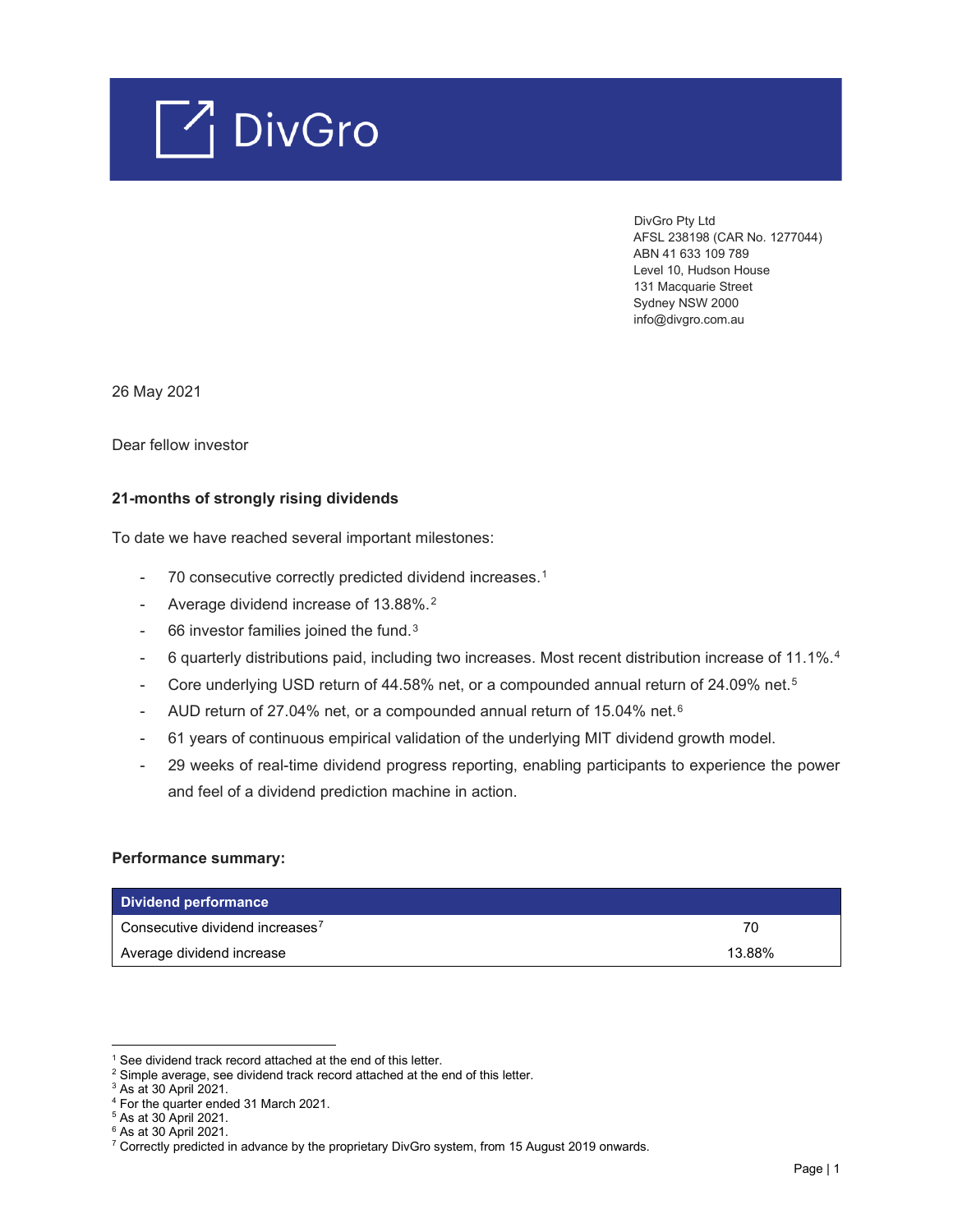| Return since inception - cumulative (net) $81$ |        |
|------------------------------------------------|--------|
| <b>USD</b>                                     | 44.58% |
| <b>AUD</b>                                     | 27.04% |

| <b>Return since inception - annualized (net)<sup>9</sup></b> |        |
|--------------------------------------------------------------|--------|
| <b>USD</b>                                                   | 24.09% |
| <b>AUD</b>                                                   | 15.04% |

## **The hidden element behind dividend increases**

Our system rests on MIT's Nobel Prize winning classic work, that the rate of increase in a company's dividend will ultimately translate into an approximately equal increase in its share price:

∆ share price ≅ (sustained) rate of dividend increases

Of course, these dividends arise from that part of a company's earnings that it chooses to share with its investors. Hiding behind the MIT formula is the implication that a company can only sustain a rising dividend over time if it is becoming more productive and therefore more valuable over time.

Our research suggests that most market participants that are at all interested in dividends, of which there are relatively few, are only interested in the absolute level of dividends (i.e. dividend yield) and completely disregard (the much more important) *rate of growth* of those dividends. Herein lies our opportunity – if indeed dividend increases power share price increases, it makes more sense to rather focus on the *rate of change* in these dividends.

But why and how do dividend increases lift share prices upwards?

First, a dividend increase is a signal that a business is progressing and that the board of directors expects such progress to continue. When one dividend increase evolves into a sequence of increases, more investors become convinced about a company's positive developments and are gradually willing to pay increasingly higher prices each time their expectations of future improvements (and their resulting share of rising income streams) are confirmed.

Second, far more important, and generally missed, is the hidden part of that dividend activity that one does not see.

A magician waves one hand around to get your attention while the other hand does the trick. To be smart, watch the other hand. The waving hand is the current dividend yield: current income that grabs the attention of most market participants. But a DivGro type company, selected from a higher-quality subset of all companies, tends to pay only a small part of its earnings out as dividends and tends to trade at a low current

 $8$  Net of fees and expenses, inclusive of distributions and accrued rebates, as of 30 April 2021.

<span id="page-1-1"></span><span id="page-1-0"></span><sup>&</sup>lt;sup>9</sup> Net of fees and expenses, inclusive of distributions and accrued rebates, as of 30 April 2021.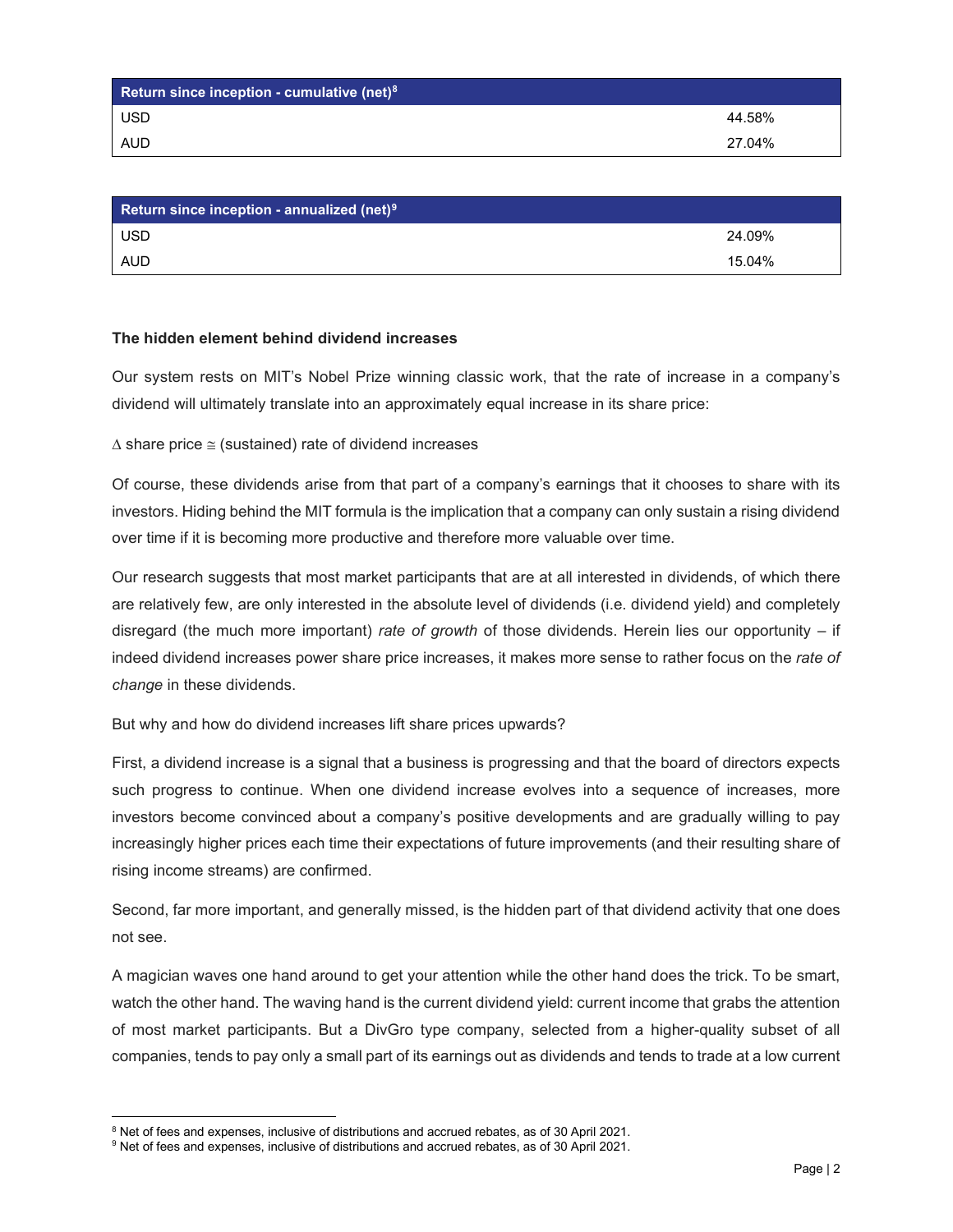dividend yield. This means that most of the earnings are therefore retained by our companies for reinvestment.

Our companies reinvest most of their earnings back into improving and expanding their already excellent businesses, and earn approximately 20-25% on these reinvestments, sometimes even more, indefinitely. We showed this in action in previous letters detailing how Starbucks<sup>[10](#page-2-0)</sup>, Costco<sup>[11](#page-2-1)</sup> and Domino's<sup>[12](#page-2-2)</sup> earn outstanding returns on their reinvestments. This is the magician's second hand at work – reinvesting most of the earnings not paid out as dividends in remarkably high return initiatives. At such rates, a company will compound its intrinsic value very quickly and enable it to continue funding its fast-rising dividend payments at the same time. The key takeaway here is that the decisive factors enabling long-term dividend growth have relatively little to do with the current dividend rate or opening dividend yield, which garners most of the market's attention. Rather, it is the part that is retained and reinvested, and the return earned on that incremental reinvestment that drives increasing dividends long into the future.

As the sequence of dividend increases extends, market participants become willing to pay higher share prices each time their expectations of future improvements (and their resulting share of rising income streams) are confirmed. Watch the magician's other hand…

**Companies that raise their dividends at consistently high rates are proven winners. Since our companies can reinvest most of their earnings at very high rates – such as 20-25% – for a very long time – they are most likely to stay winners.**

## **Psychology: inverting problems to profits**

While the hidden component of the dividend, or that part not paid out, is our key growth driver, the part that is paid out as a dividend is still mission critical, but in a completely different (and perhaps unexpected) way.

The activity of receiving real cash dividends in a consistent and timely fashion, and seeing these increase regularly is fundamental to creating a tightening bond between the investor and their investment. Evidence is overwhelming that in the absence of such a tightening bond, investors typically fail to reap the benefits of their investments, irrespective of how good these underlying investments may be. This is true in individual stocks, bonds, mutual funds, ETFs, etc.

DivGro is uniquely pioneering an approach which blends a proven underlying investment methodology with a reinforcing and more compatible psychological framework, the purpose of which is designed to close the gap between an investment's underlying performance and what an investor actually receives.

The system shifts investors' focus to dividend behaviour – which is deliberate and linked to real business performance – and away from erratic short-term price movements. This is further reinforced by the *Weekly Dividend Progress* update which seeks to break the so called 'long-term' into an easily digestible sequence

<span id="page-2-0"></span><sup>10</sup> DivGro letter to investors – October 2020.

<span id="page-2-1"></span><sup>11</sup> DivGro letter to investors – December 2020.

<span id="page-2-2"></span><sup>12</sup> DivGro letter to investors – February 2021.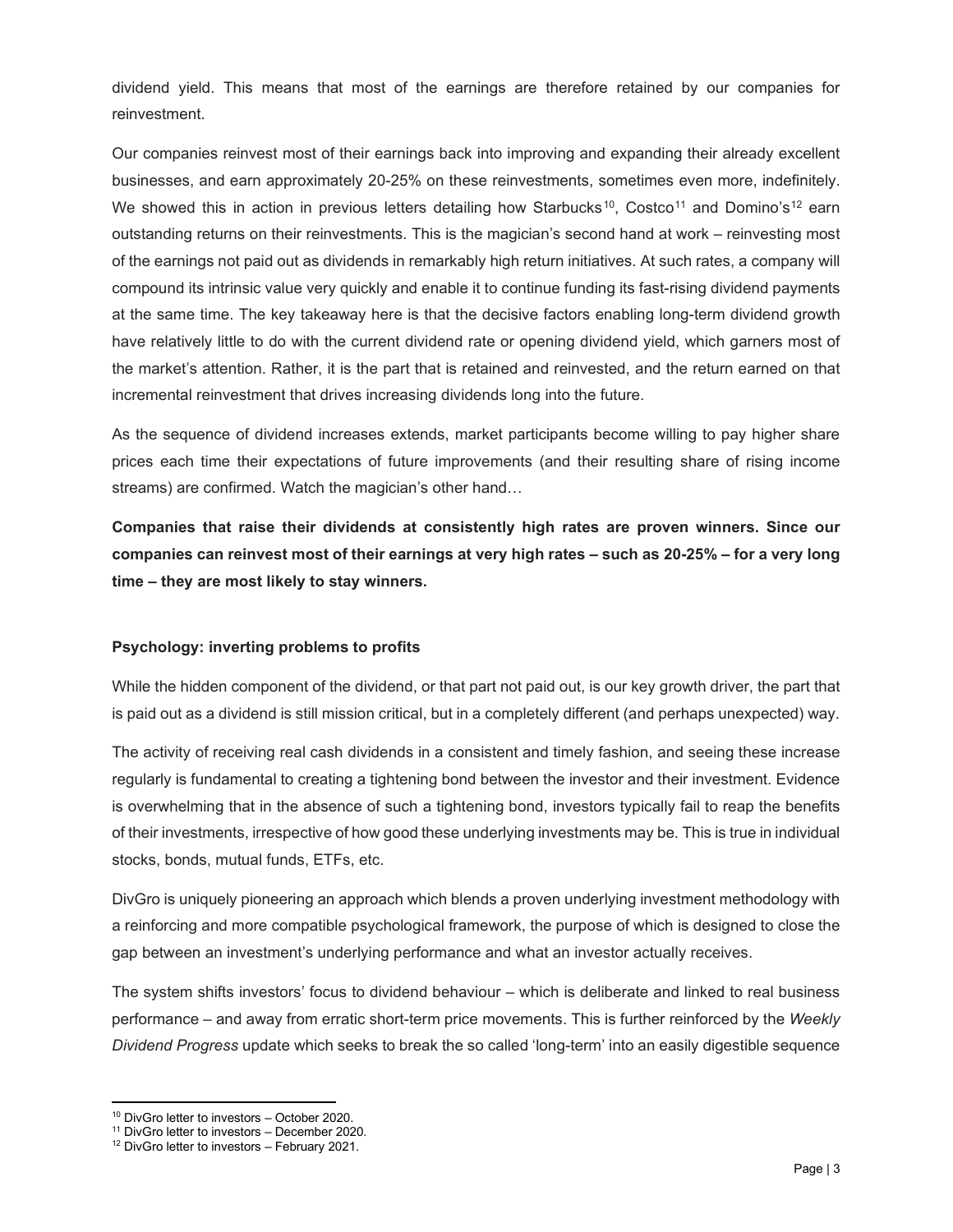of short weekly intervals. We know of no other system anywhere which can provide such truly meaningful information on a short-term basis and are therefore not surprised by the overwhelmingly positive feedback to these weekly emails.

## **Blockbuster profits: an old dog's new tricks**

Common to almost all of our investments is an unusual or hidden insight that helps to explain an outstanding dividend increase record and why this record is likely to extend for a significant time into the future. See previous letters for examples of such insights.

Consider our holding in Zoetis, the world leader in animal health. Zoetis is underfollowed and misunderstood, partly because it appears to have a relatively short history. In fact, Zoetis' heritage stretches back to 1952 in its prior form as Pfizer Animal Health before its spinoff into an independent company.

While spinoffs from excellent companies tend to be fertile hunting ground for promising investments, Zoetis has been especially good for a few key reasons. Firstly, global pet ownership has been rising in developed countries, and has been rising even faster in developing countries with the emergence of a greater middle class which tends to aspire towards pet ownership. Not only is the 'installed base' of pets growing quite rapidly, but the willingness and propensity to spend more on each pet is growing rapidly in tandem. Studies show that even in a downturn people will cut back on their own expenditures before cutting back those of their pets.

As a general observation, we like to see an installed base into which our companies sell seemingly forever, particularly where their products command an industry standard status. This appears to be the case in Zoetis.

Zoetis occupies a dream position being the hugely dominant #1 in pet medication, as indicated by the following [13](#page-3-0) blockbusters: 13



<span id="page-3-0"></span><sup>&</sup>lt;sup>13</sup> Zoetis corporate overview presentation.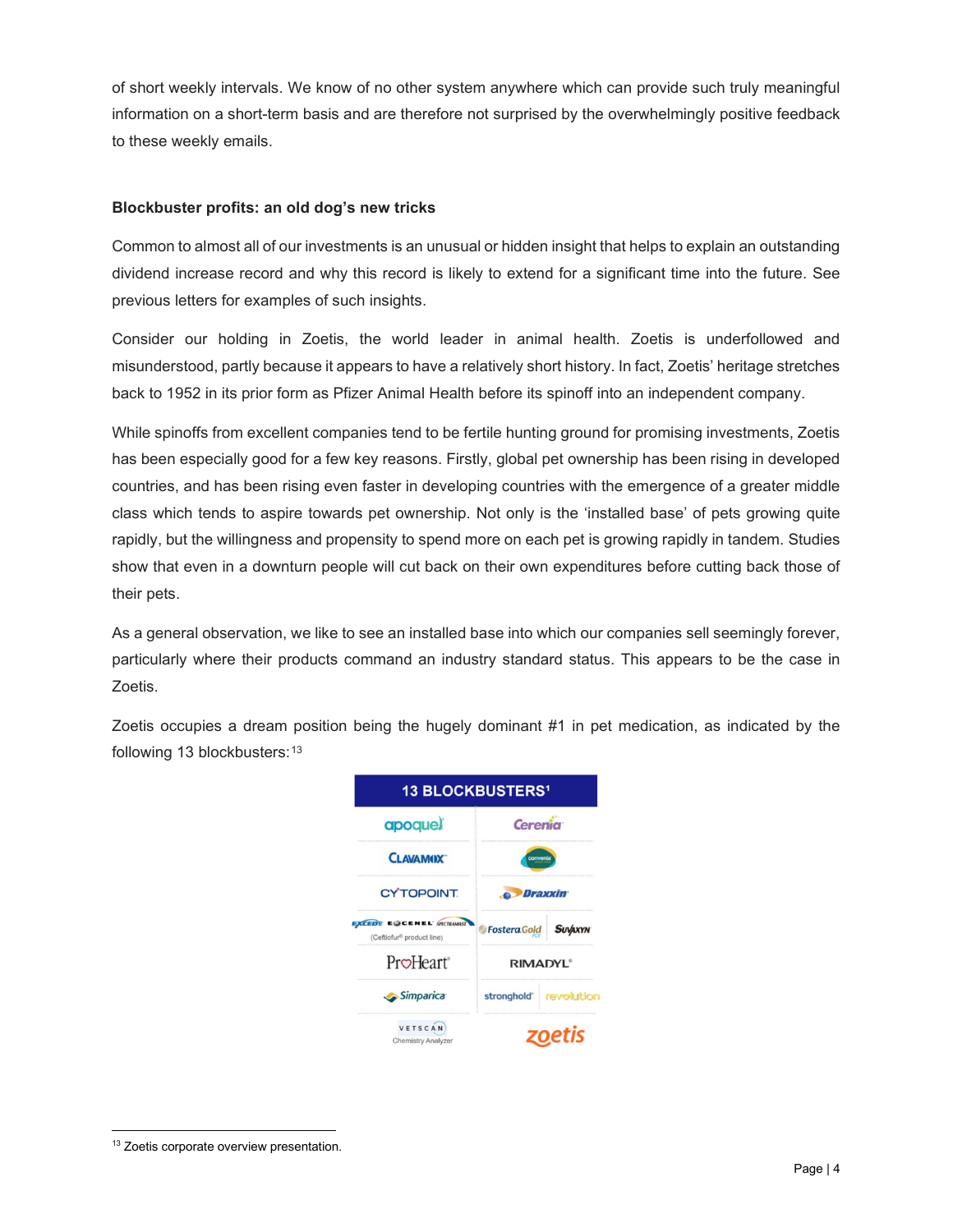For the dog/cat/horse owners among you, while you are probably not familiar with any of these names, it is a near certainty that your pet's ongoing health depends on some or several of these. Once prescribed, none of the above indications are one-and-done solutions i.e. your pet will need an ongoing repeat dose at least annually, for the rest of its life.

Further cementing Zoetis' incumbency is the fact that most current vets have been trained to prescribe Zoetis' indications as the go-to standard of care for their entire career. Zoetis' peerless sales force is also ensuring that those vets currently in training are being indoctrinated the same way.

The vet decides which medication to prescribe, rather than the pet owner. The vet is principally driven by the wish to provide the best quality care which is commonly understood to be the Zoetis product line as it occupies the #1 position in its key lines. Price is of secondary concern to the prescribing vet who will invariably pass it on to the owner or pet insurer. This means that to attempt to displace Zoetis, a competitor will need to prove to most vets that their new product is overwhelmingly better since price is not a material competitive determinant. This translates into a situation where Zoetis' medications are usually only usurped by Zoetis itself bringing out a new and improved version of their own product (invariably at a higher price). While there is some degree of competition and price sensitivity in Zoetis' livestock category (where the customer is often a large corporate or government) this division is a relatively small and shrinking profit centre.

Notwithstanding, the pivotal hidden secret is actually the following: *1/10th of market size at 1/100th of the cost.*

Human health markets are vast, but because the odds of successfully taking a drug from preclinical studies to the marketplace are so low (estimated at 1 in 10,000) the resulting reward is so great that it ensures bitter competition.

Conversely, since animal health markets are typically only 1/10<sup>th</sup> the size of the human equivalent, on the surface this would suggest that the animal marketplace is considerably less interesting. However, since the cost to bring a drug to market is typically only  $1/100<sup>th</sup>$  of the human equivalent, it immediately becomes clear that the animal medication marketplace can be extremely seductive provided that not too many competitors attack the same space simultaneously.

**Because of this gap: 1/10th of the market at 1/100th of the cost, an obvious arbitrage opens whereby a human health application is repurposed for animal use. Since there is no end to attempts to discover new and improved human indications, the inference is that this human-to-animal arbitrage opportunity can theoretically continue to be exploited indefinitely.** 

For the reasons discussed above, where Zoetis already occupies a stranglehold over a particular application, there is little to no point allocating money, time and effort trying to displace it in its key niches. It would be much more worthwhile for a competitor to try and address an area of the market that Zoetis does not yet occupy. This is reinforced by Zoetis' ability to spend more on research and development than the rest of the industry combined which tends to further extend its leadership. To this end, Zoetis' stated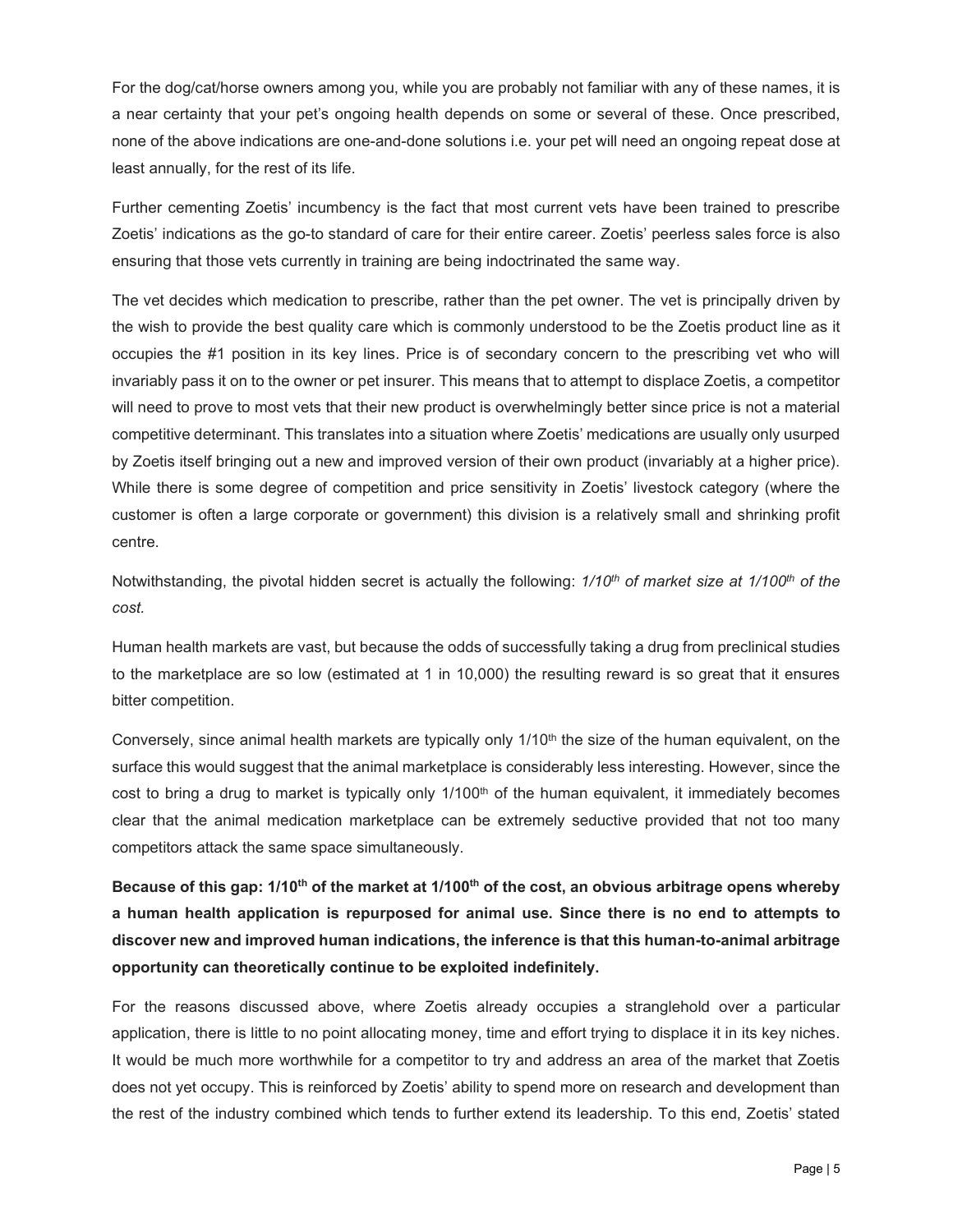algorithm is to leverage its best-in-class sales and distribution force with its vastly greater research and development budget to grow faster than the pet health industry, which is already a fast-growing category.

Given its history as Pfizer Animal Health, Zoetis inherited most of its legacy lineup, and by exploiting the cost-to-size repurposing arbitrage, it enjoys enviable profit margins. It is these profit margins coupled with the secular growth in the pet health category that has enabled Zoetis to grow its dividend so fast since becoming independent, and why it can be expected to sustain a high rate of dividend growth long into the future.



The Zoetis graph is a good illustration of the tight bond between dividend increases and corresponding changes in share price as described above. Zoetis' dividend increases have been well translated into roughly equivalent changes in share price. Zoetis has been a key holding since we opened the fund in August 2019, and our dividends from Zoetis are already 52% higher than back then (powered by dividend increases of 21.95% and 25.00%).

Thanks again for your continued support.

Sincerely,

Jonathan & Barney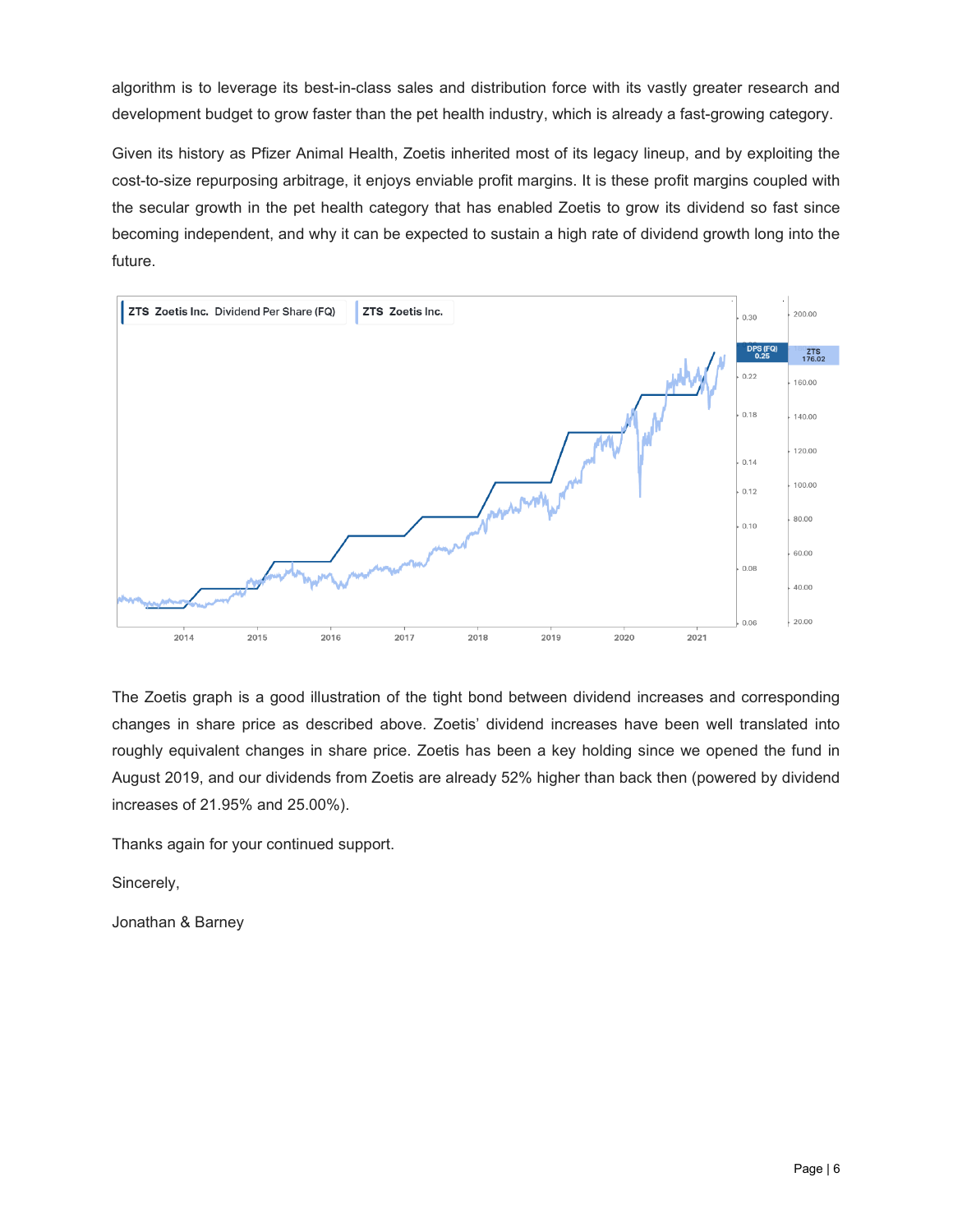# **DivGro Fund dividend increases**<sup>[14](#page-6-0)</sup> <sup>[15](#page-6-1)</sup>

| <b>Increase Number</b>  | <b>Declaration Date</b> | <b>Company Ticker</b> | <b>Dividend Increase %</b> |
|-------------------------|-------------------------|-----------------------|----------------------------|
| 1                       | 14-Sep-19               | AMT                   | 20.25%                     |
| $\overline{2}$          | 18-Sep-19               | <b>MSFT</b>           | 10.87%                     |
| 3                       | 19-Sep-19               | $MCD*$                | 7.76%                      |
| $\overline{\mathbf{4}}$ | 19-Sep-19               | <b>TXN</b>            | 16.88%                     |
| $\overline{5}$          | 22-Oct-19               | $\mathsf{V}$          | 20.00%                     |
| 6                       | 29-Oct-19               | <b>CTAS</b>           | 24.39%                     |
| 7                       | 30-Oct-19               | <b>SBUX</b>           | 13.89%                     |
| 8                       | 31-Oct-19               | CDW*                  | 28.81%                     |
| 9                       | 01-Nov-19               | ABBV*                 | 10.28%                     |
| 10                      | 07-Nov-19               | $AL^*$                | 15.38%                     |
| 11                      | 14-Nov-19               | <b>NKE</b>            | 11.36%                     |
| 12                      | 15-Nov-19               | <b>ROP</b>            | 10.81%                     |
| 13                      | 25-Nov-19               | BDX*                  | 2.60%                      |
| 14                      | 03-Dec-19               | MA                    | 21.21%                     |
| 15                      | 04-Dec-19               | <b>SYK</b>            | 10.58%                     |
| 16                      | 04-Dec-19               | $ECL*$                | 2.17%                      |
| 17                      | 11-Dec-19               | <b>ZTS</b>            | 21.95%                     |
| 18                      | 12-Dec-19               | AMT                   | 20.24%                     |
| 19                      | 13-Dec-19               | ABT                   | 12.50%                     |
| 20                      | 20-Jan-20               | MTY.TO*               | 12.12%                     |
| 21                      | 24-Jan-20               | YUM*                  | 11.90%                     |
| 22                      | 29-Jan-20               | <b>MKTX</b>           | 17.65%                     |
| 23                      | 29-Jan-20               | <b>SPGI</b>           | 17.54%                     |
| 24                      | 29-Jan-20               | SCHW*                 | 5.88%                      |
| 25                      | 05-Feb-20               | $CME*$                | 13.33%                     |
| 26                      | 06-Feb-20               | $ICE^*$               | 9.09%                      |
| 27                      | 10-Feb-20               | QSR*                  | 4.00%                      |
| 28                      | 20-Feb-20               | DPZ* <sup>+</sup>     | 20.00%                     |
| 29                      | 20-Feb-20               | <b>SBAC</b>           | 25.68%                     |
| 30                      | 24-Feb-20               | HD                    | 10.29%                     |
| 31                      | 13-Mar-20               | AMT                   | 20.00%                     |
| 32                      | 01-Apr-20               | <b>WSO</b>            | 10.94%                     |
| 33                      | 15-Apr-20               | COST                  | 7.69%                      |
| 34                      | 23-Apr-20               | POOL                  | 5.45%                      |
| 35                      | 19-May-20               | AMT                   | 19.57%                     |
| 36                      | 21-May-20               | $MDT^*$               | 7.41%                      |
| 37                      | 28-Jul-20               | MSCI* <sup>†*</sup>   | 14.71%                     |
| 38                      | 21-Aug-20               | LOW                   | 9.09%                      |
| 39                      | 10-Sep-20               | AMT                   | 20.00%                     |
| 40                      | 15-Sep-20               | <b>MSFT</b>           | 9.80%                      |

<span id="page-6-0"></span><sup>&</sup>lt;sup>14</sup> \* represents companies no longer in the DivGro Fund portfolio.

<span id="page-6-1"></span>† reintroduced as a holding in the DivGro Fund.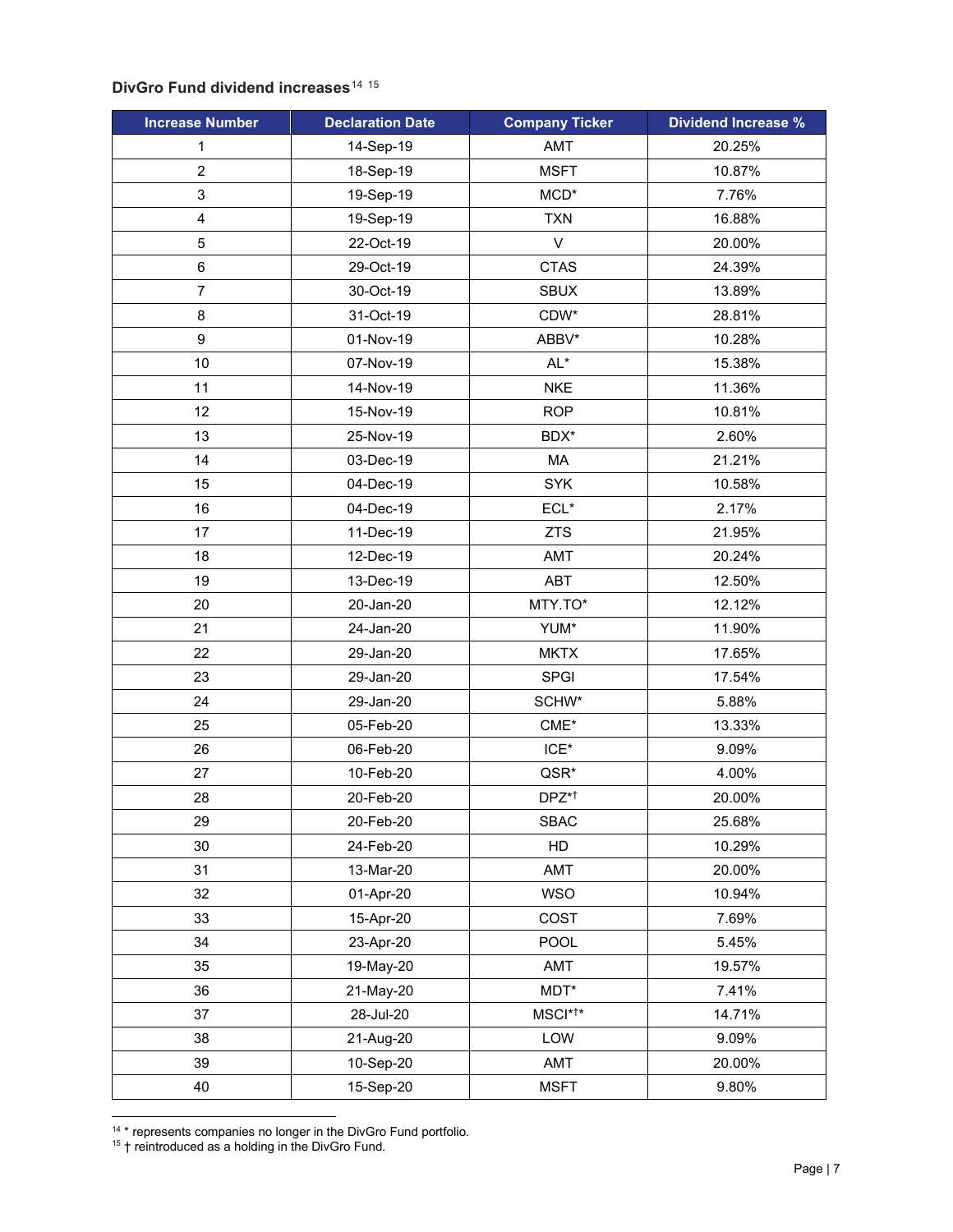| 41 | 17-Sep-20 | <b>TXN</b>           | 13.33% |
|----|-----------|----------------------|--------|
| 42 | 30-Sep-20 | <b>SBUX</b>          | 9.76%  |
| 43 | 23-Oct-20 | $\vee$               | 6.67%  |
| 44 | 27-Oct-20 | <b>CTAS</b>          | 10.20% |
| 45 | 30-Oct-20 | ABBV*                | 10.17% |
| 46 | 02-Nov-20 | CDW*                 | 5.26%  |
| 47 | 09-Nov-20 | $AL^*$               | 6.67%  |
| 48 | 12-Nov-20 | <b>ROP</b>           | 9.76%  |
| 49 | 20-Nov-20 | <b>NKE</b>           | 12.24% |
| 50 | 02-Dec-20 | SYK                  | 9.57%  |
| 51 | 03-Dec-20 | $\mathsf{ECL}^\star$ | 2.13%  |
| 52 | 03-Dec-20 | <b>AMT</b>           | 19.80% |
| 53 | 08-Dec-20 | MA                   | 10.00% |
| 54 | 09-Dec-20 | <b>ZTS</b>           | 25.00% |
| 55 | 11-Dec-20 | <b>ABT</b>           | 25.00% |
| 56 | 19-Jan-21 | <b>CTAS</b>          | 6.76%  |
| 57 | 27-Jan-21 | SPGI                 | 14.93% |
| 58 | 27-Jan-21 | <b>MKTX</b>          | 10.00% |
| 59 | 01-Feb-21 | YUM*                 | 6.38%  |
| 60 | 04-Feb-21 | $\mathsf{CME}^\star$ | 5.88%  |
| 61 | 09-Feb-21 | $MCO^*$              | 10.71% |
| 62 | 11-Feb-21 | <b>WSO</b>           | 9.86%  |
| 63 | 17-Feb-21 | SHW*                 | 23.13% |
| 64 | 22-Feb-21 | <b>SBAC</b>          | 24.73% |
| 65 | 23-Feb-21 | HD                   | 10.00% |
| 66 | 24-Feb-21 | DPZ*†                | 20.51% |
| 67 | 04-Mar-21 | AMT                  | 14.81% |
| 68 | 14-Apr-21 | COST                 | 12.86% |
| 69 | 04-May-21 | POOL                 | 37.93% |
| 70 | 21-May-21 | 0700*1               | 33.33% |
|    |           | Average              | 13.88% |